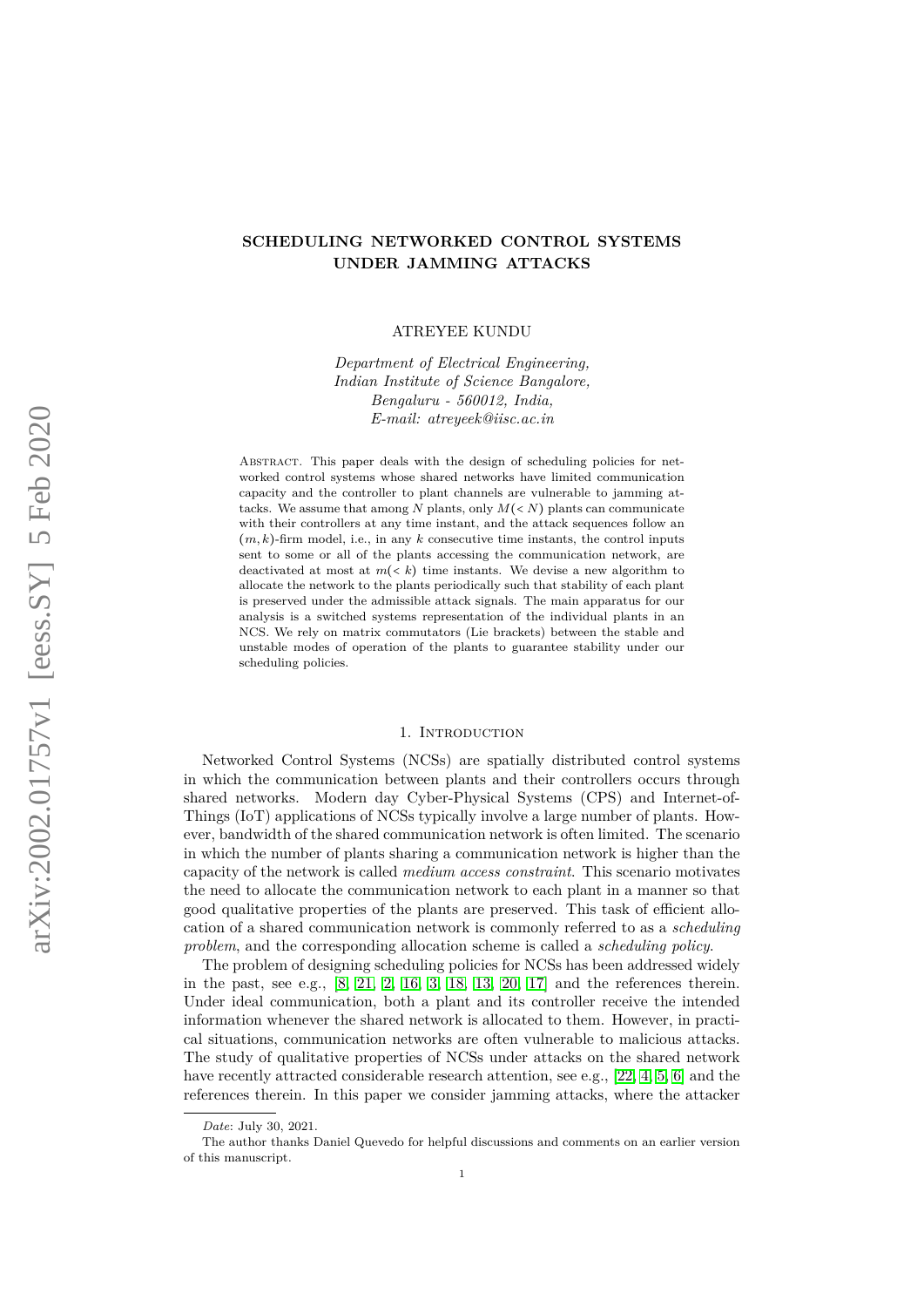(jammer) deactivates the control inputs sent to the plants intermittently. This aspect further leads to the requirement of designing scheduling policies that preserve good qualitative properties of the plants resilient to jamming attacks. In this paper we address this requirement.

We consider an NCS consisting of multiple discrete-time linear plants whose feedback loops are closed through a shared communication network. We assume that the plants are unstable in open-loop and exponentially stable when controlled in closed-loop. Due to a limited communication capacity of the network, only some of the plants (*M* out of *N*) can exchange information with their controllers at any instant of time. Consequently, the remaining plants operate in open-loop potentially leading to instability. In addition, the channels from the controllers to the plants (more specifically, the controllers to the actuators channels) are vulnerable to jamming attacks. The jammer deactivates the control inputs sent to the plants accessing the shared network. She does not want her presence to be detected by the plants and has certain limitations on the operations of the jamming devices. As a consequence, she chooses to deactivate the control inputs sent to some or all of the plants accessing the shared network only intermittently. In particular, in every *k* consecutive time instants, she deactivates control inputs at most at  $m(< k)$  time instants (and hence the flow of control inputs remains unaffected at least at *k* − *m* time instants).<sup>[1](#page-1-0)</sup> Our objective is to design scheduling policies that preserve global exponential stability (GES) of each plant in the NCS under the jamming attacks described above.

We model the individual plants of an NCS as switched systems, where the switching is between their open-loop (unstable mode) and closed-loop (stable mode) operations. The open-loop operation of a plant occurs at the time instants when it does not have access to the shared network, or it has access to the shared network but its control input is deactivated by the jammer. The closed-loop operation occurs at the time instants when the plant has access to the shared network and its control input is not deactivated by the jammer. Clearly, a switching logic is governed by both the scheduling policy and the attack signal. We design periodic scheduling policies in a manner such that switching logic corresponding to each plant is stabilizing under all admissible attack signals. Towards this end, we ensure a certain number of closed-loop operation instances of a set of plants prior to allocating the network to another set of plants. This number is related to a measure of the rate of decay of the stable dynamics of each plant. We provide conditions on the matrix commutators (Lie brackets) between the open-loop and the closed-loop dynamics of the plants such that stability of all plants in the NCS is preserved under our scheduling policies. The proposed scheduling policies are *static* [\[13\]](#page-12-6) in the sense that an allocation sequence of the shared network is computed offline and it is repeated eternally obeying a certain logic.

Recently in [\[13\]](#page-12-6) we employed a switched systems modelling of individual plants in an NCS to design stabilizing scheduling policies under ideal communication. We relied on multiple Lyapunov-like functions and graph-theoretic tools for this purpose. In this paper we consider jamming attacks and introduce matrix commutator based tools for the design of stabilizing scheduling policies for NCSs. Our analysis for stability of the individual plants relies on the application of combinatorial arguments to matrix products split into sums. This extends the techniques of [\[1\]](#page-12-12) to the analysis of simultaneous stability of *N* switched systems where the unstable dynamics of each system obeys a certain maximum dwell time. To the best of our

<span id="page-1-0"></span><sup>1</sup>The jamming attack model considered in this paper is a discrete-time counterpart of the 'persistence of excitation' attack model employed in [\[22\]](#page-13-0). Moreover, the (*m, k*)-firm model is used widely to characterize data loss signals in NCSs, see e.g., [\[9,](#page-12-13) [23\]](#page-13-1).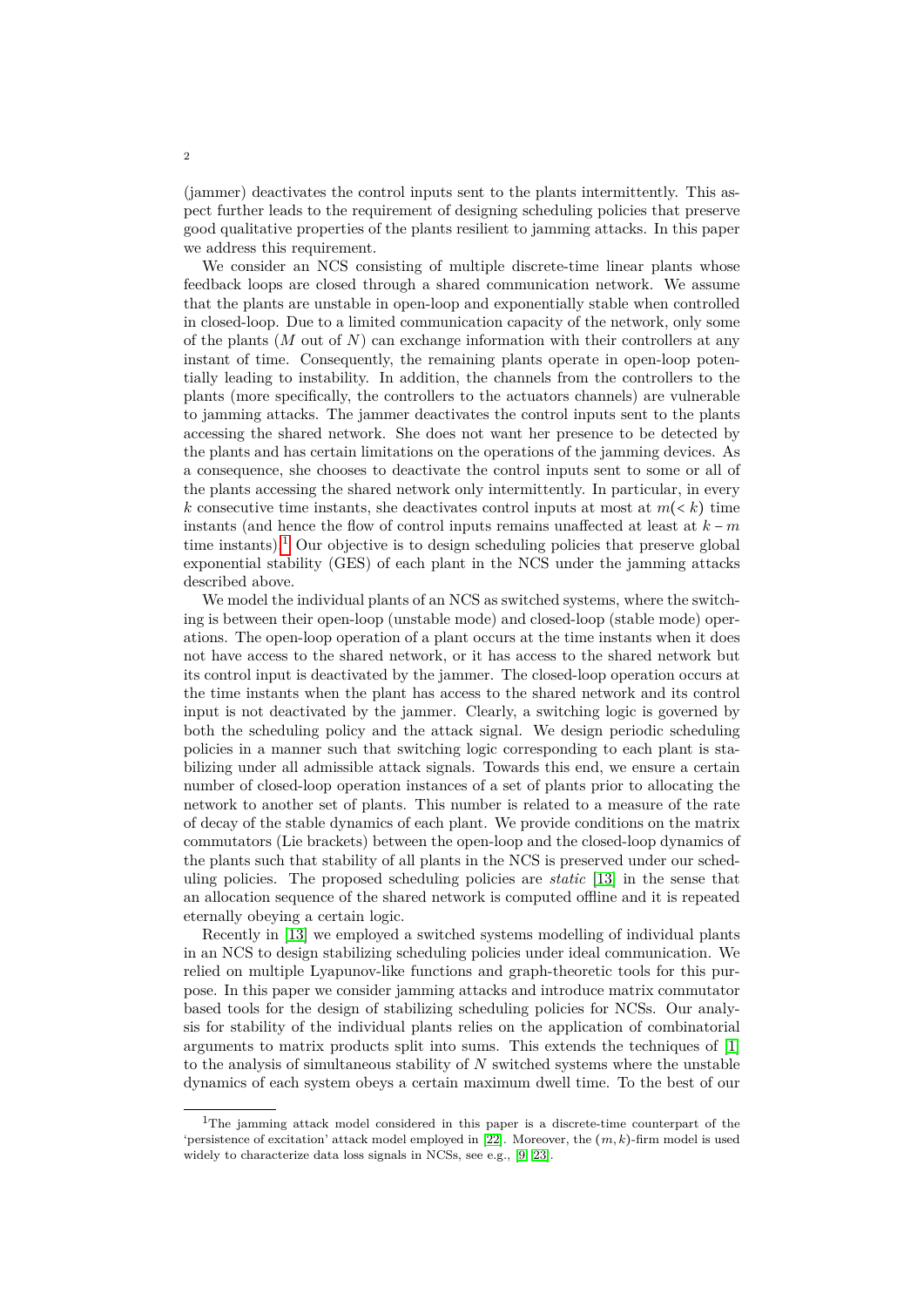knowledge, this is the first instance in the literature where matrix commutation relations between the stable and unstable modes of operations of the individual plants are employed to guarantee stability under scheduling.

The remainder of this paper is organized as follows: in [§2](#page-2-0) we formulate the problem under consideration. The tools for our design of scheduling policies and analysis of stability are described in [§3.](#page-3-0) Our results appear in [§4.](#page-5-0) We also discuss various features of our results in this section. Numerical experiments are presented in [§5.](#page-8-0) We conclude in [§6.](#page-11-0)

**Notation**.  $\mathbb{R}$  is the set of real numbers and  $\mathbb{N}$  is the set of natural numbers,  $\mathbb{N}_0 = \mathbb{N} \cup \{0\}$ . ||⋅|| denotes the Euclidean norm (resp., induced matrix norm) of a vector (resp., a matrix). For a finite set *A*, we employ ∣*A*∣ to denote its cardinality, i.e., the number of elements in *A*. For a matrix *P*, given by a product of matrices  $C_i$ 's,  $|P|$  denotes the length of the product, i.e., the number of matrices that appear in *P*, counting repetitions. For  $a \in \mathbb{R}$ , |a| denotes the largest integer less than or equal to *a*.

# 2. Problem statement

<span id="page-2-0"></span>We consider an NCS with *N* plants whose dynamics are given by

<span id="page-2-3"></span>(1) 
$$
x_i(t+1) = A_i x_i(t) + B_i u_i(t), \ \ x_i(0) = x_i^0, \ \ t \in \mathbb{N}_0,
$$

where  $x_i(t) \in \mathbb{R}^d$  and  $u_i(t) \in \mathbb{R}^m$  are the vectors of states and control inputs of the *i*-th plant at time *t*, respectively,  $i = 1, 2, \ldots, N$ . Each plant *i* employs a statefeedback controller  $u_i(t) = K_i x_i(t)$ ,  $t \in \mathbb{N}_0$ . The matrices  $A_i \in \mathbb{R}^{d \times d}$ ,  $B_i \in \mathbb{R}^{d \times m}$  and  $K_i \in \mathbb{R}^{m \times d}$ ,  $i = 1, 2, ..., N$  are constant.

<span id="page-2-2"></span>**Assumption 1.** The open-loop dynamics of each plant is unstable and each controller is stabilizing. More specifically, the matrices  $A_i + B_i K_i$ ,  $i = 1, 2, ..., N$  are Schur stable and the matrices  $A_i$ ,  $i = 1, 2, ..., N$  $i = 1, 2, ..., N$  $i = 1, 2, ..., N$  are unstable.<sup>2</sup>

The controllers are remotely located, and each plant communicates with its controller through a shared communication network. We consider that the shared network has the following properties:

(i) It has a limited communication capacity in the sense that at any time instant, only *M* plants  $(0 \lt M \lt N)$  can access the network. Consequently, the remaining *N* − *M* plants operate in open-loop.

(ii) The communication channels from the controllers to the plants are prone to jamming attacks. The jammer corrupts the control input  $u_i(t)$  for some or all  $i \in \{1, 2, \ldots, N\}$  such that *i* is accessing the shared communication network at time *t*, with a jamming input  $v_i(t) \in \{0, 1\}$  that enters multiplicatively. In particular, the effect of  $v_i(t) = 0$  is that the control input  $u_i(t)$  is deactivated (i.e., set to 0) and the *i*-th plant operates in open-loop at time *t* (even though it has access to the shared network). The jammer follows an (*m, k*)-firm model, i.e., in any *k* consecutive time instants, the attacker selects  $v_i(t) = 0$  for some or all *i* accessing the shared network at most at *m* consecutive time instants,  $m < k$ .

In view of Assumption [1](#page-2-2) and the properties of the shared communication network, each plant in [\(1\)](#page-2-3) operates in two modes: (a) stable mode (closed-loop operation) when the plant has access to the shared communication network and its control input is not deactivated by the jammer, and (b) unstable mode (open-loop operation) when the plant does not have access to the shared communication network, or when it has access to the shared network but its control input is deactivated by the jammer.

<span id="page-2-1"></span><sup>&</sup>lt;sup>2</sup>A matrix  $A \in \mathbb{R}^{d \times d}$  is Schur stable if all its eigenvalues are inside the open unit disk. We call *A* unstable if it is not Schur stable.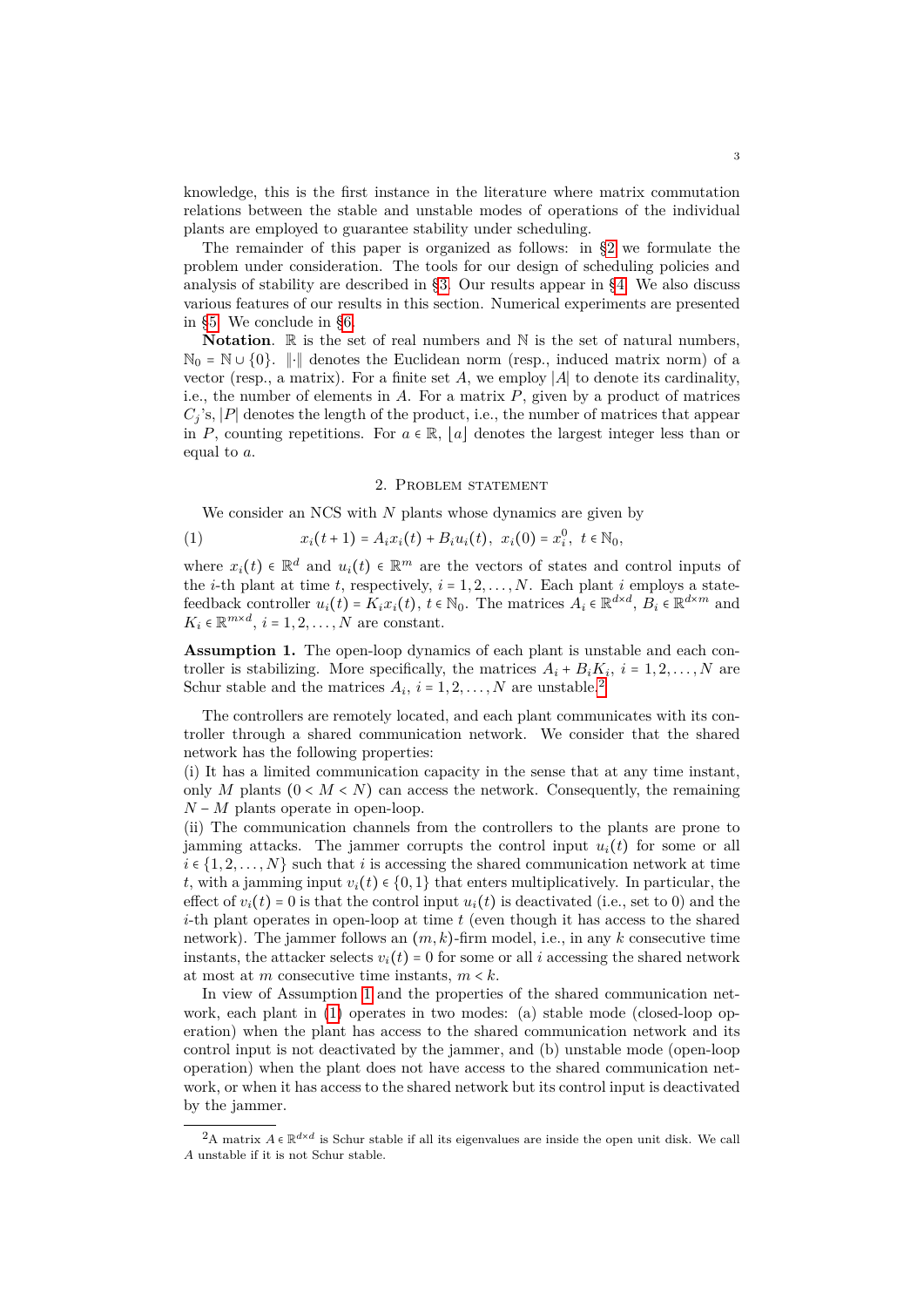Let  $i_s$  and  $i_u$  denote the stable and unstable modes of the  $i$ -th plant, respectively,  $A_i$ <sup>*s*</sup> =  $A_i$  +  $B_i K_i$  and  $A_i$ <sup>*u*</sup> =  $A_i$ ,  $i$  = 1, 2, ..., N. We let S be the set of all vectors that consist of *M* distinct elements from the set  $\{1, 2, \ldots, N\}$ . We call a function  $\gamma : \mathbb{N}_0 \to \mathcal{S}$  that specifies, at every time *t*, *M* plants of the NCS which has access to the shared network at that time, as a *scheduling policy*. There exists a diverging sequence of times  $0 = \tau_0 < \tau_1 < \tau_2 < \cdots$  and a sequence of indices  $s_0, s_1, s_2, \ldots$  with  $s_j \in \mathcal{S}, j = 0, 1, 2, \ldots$  such that  $\gamma(t) = s_j$  for  $t \in [\tau_j, \tau_{j+1}], j = 0, 1, 2, \ldots$  Let  $\mathcal{T}$  be the set of all *N*-dimensional vectors whose at most *M* elements are 0 and the remaining elements are 1.<sup>[3](#page-3-1)</sup> We let  $\kappa : \mathbb{N}_0 \to \mathcal{T}$  denote a jamming attack signal, defined as  $\kappa(t) = (v_1(t) \quad v_2(t) \quad \cdots \quad v_N(t))^T$ , where  $v_\ell(t) = 0$  for at most *M* elements  $\ell \in \{1, 2, ..., N\}$  such that  $\ell$  is an element of  $\gamma(t)$ , and  $v_{\ell}(t) = 1$  for the remaining elements of  $\kappa(t)$ . We call  $\kappa$  admissible if it obeys the  $(m, k)$ -firm model,  $m, k$  given. Let  $\mathcal{A}(m, k)$  denote the set of all admissible  $\kappa$ . Fix  $t \in \mathbb{N}_0$ . Let  $\gamma_{\ell}(t)$  denote the  $\ell$ -th element of  $\gamma$  at time *t*,  $\ell = 1, 2, ..., M$ . A plant  $i \in \{\gamma_1(t), \gamma_2(t), ..., \gamma_M(t)\}$  operates in closed-loop at time *t*, if  $v_i(t) = 1$ , and operates in open-loop at time *t*, if  $v_i(t) = 0$ . All plants  $j \in \{1, 2, \ldots, N\} \setminus \{\gamma_1(t), \gamma_2(t), \ldots, \gamma_M(t)\}\)$  operate in open-loop at time *t*.

We will solve the following problem:

<span id="page-3-2"></span>**Problem 1.** Given the matrices  $A_i$ ,  $B_i$ ,  $K_i$ ,  $i = 1, 2, ..., N$  and the numbers  $M$ , *m* and *k*, design scheduling policies  $\gamma$  that preserve stability of each plant *i* in [\(1\)](#page-2-3) under all admissible attack signals  $\kappa \in \mathcal{A}(m,k)$ .

In particular, we are interested in global exponential stability (GES) of the plants:

**Definition 1.** [\[1,](#page-12-12) §2] We call the *i*-th plant in [\(1\)](#page-2-3) GES for a given scheduling policy  $\gamma$ , if there exist positive numbers  $c_i$  and  $\lambda_i$  such that for arbitrary choice of the initial condition  $x_i^0$ , the following inequality holds:

<span id="page-3-5"></span>(2) 
$$
\|x_i(t)\| \le c_i e^{-\lambda_i t} \|x_i^0\| \text{ for all } t \in \mathbb{N}_0 \text{ and all } \kappa \in \mathcal{A}(m, k).
$$

In the sequel we will call a  $\gamma$  that preserves GES of each plant in [\(1\)](#page-2-3) as a *stabilizing scheduling policy*. Prior to presenting our solution to Problem [1,](#page-3-2) we catalog a set of preliminaries.

#### 3. Preliminaries

<span id="page-3-0"></span>3.1. **Individual plants and switched systems.** Fix  $i \in \{1, 2, ..., N\}$ . The dynamics of plant *i* can be expressed as a switched system [\[14,](#page-12-14) §1.1.2]

<span id="page-3-4"></span>(3) 
$$
x_i(t+1) = A_{\sigma_i(t)} x_i(t), x_i(0) = x_i^0, t \in \mathbb{N}_0,
$$

where the subsystems are  $\{A_{i_s}, A_{i_u}\}$  and a switching logic  $\sigma : \mathbb{N}_0 \to \{i_s, i_u\}$  satisfies

$$
\sigma_i(t) = \begin{cases} i_s, & \text{if } i \text{ is an element of } \gamma(t) \text{ and } v_i(t) = 1, \\ i_u, & \text{if } i \text{ is not an element of } \gamma(t), \\ & \text{or } i \text{ is an element of } \gamma(t) \text{ and } v_i(t) = 0. \end{cases}
$$

3.2. **The stable mode of plant** *i***.** The following fact is immediate from the properties of Schur stable matrices:

<span id="page-3-3"></span>**Fact 1.** There exist  $\mathbb{N} \ni \delta \geq m$  and  $\rho \in ]0,1[$  such that

(4) 
$$
\|A_{i_s}^{\delta}\| \leq \rho \text{ for all } i = 1, 2, \dots, N.
$$

<span id="page-3-1"></span><sup>&</sup>lt;sup>3</sup>Notice that  $\mathcal T$  contains the *N*-dimensional vector whose all elements are 1.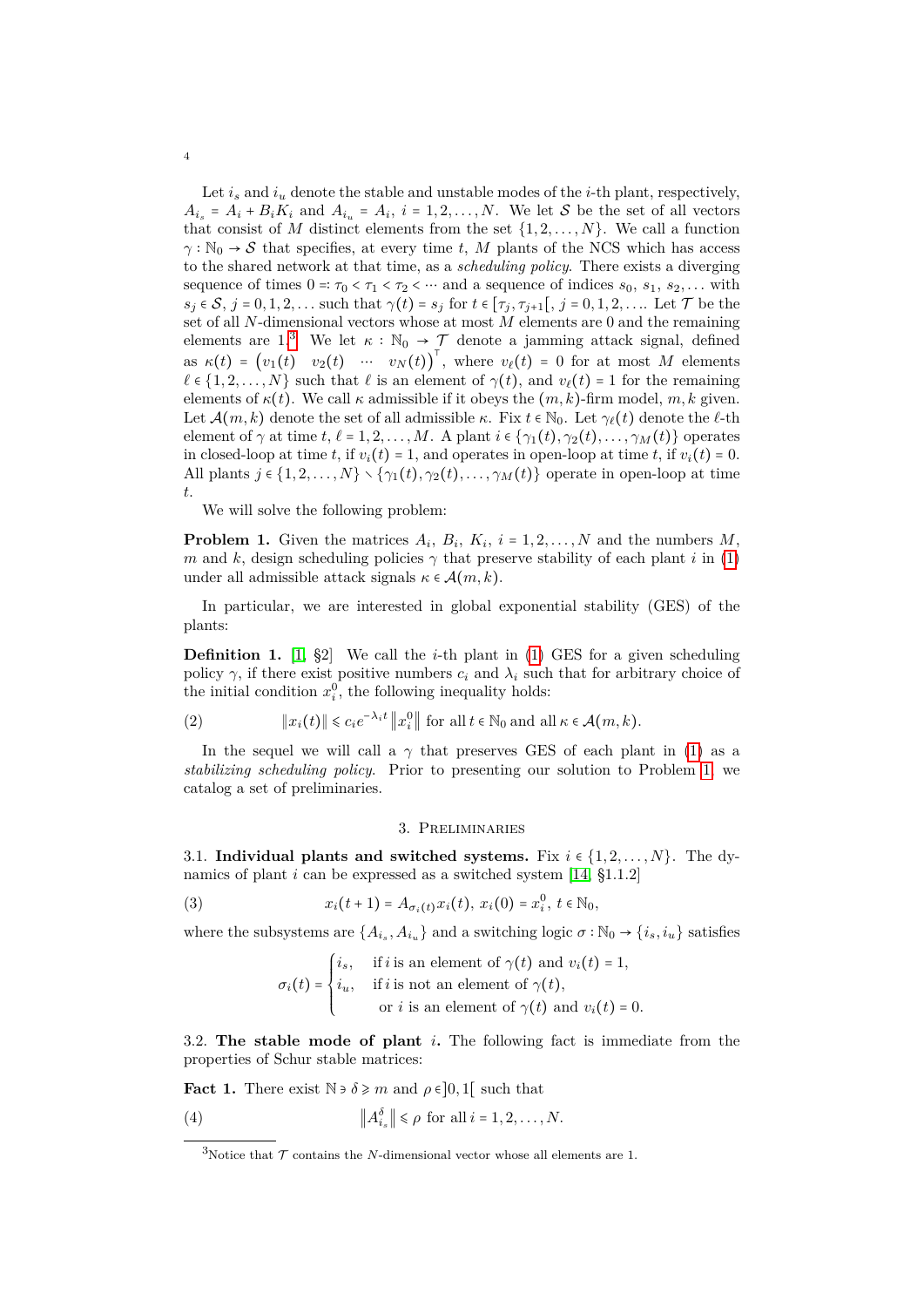**Remark 1.** Since the matrices  $A_{i_s}$ ,  $i = 1, 2, ..., N$  are Schur stable, it follows that there exist  $\mathbb{N} \ni \delta_i \geq m, i = 1, 2, ..., N$ , such that  $\left\| A_{i_s}^{\hat{\delta}_i} \right\| < 1$  for all  $\hat{\delta}_i \geq \delta$ ,  $i = 1, 2, \ldots, N$ . A natural choice of  $\delta = \max_{i=1,2,\ldots,N} \delta_i$ .

Our design of stabilizing scheduling policies will involve *δ*-many closed-loop operation instances of a set of *M* plants prior to assigning the network to a different set of plants.

3.3. **The attack signals.** We provide an estimate of the maximum number of time instants required for at least  $\delta$ -many closed-loop operation instances of the plants accessing the shared network under an admissible jamming attack signal.

<span id="page-4-1"></span>**Lemma 1.** Fix  $i \in \{1, 2, ..., N\}$ . Let  $\delta, m, k \in \mathbb{N}, m \leq k$ , be given, and  $t_1, t_2, ..., t_T$ be the consecutive time instants such that for each  $p = 1, 2, \ldots, T$ , there exists  $\ell \in \{1, 2, \ldots, M\}$  such that  $\gamma_{\ell}(t_p) = i$ . Suppose that there exist *δ*-many  $t_p$  such that  $v_i(t_p) = 0, p \in \{1, 2, ..., T\}$ . Then  $T \le (\left\lfloor \frac{\delta}{m} \right\rfloor + 1)(k - m) + \delta$ .

*Proof.* We rewrite  $\delta$  as  $\left\lfloor \frac{\delta}{m} \right\rfloor m + \left( \delta - \left\lfloor \frac{\delta}{m} \right\rfloor m \right)$ . Let  $T = T_1 + T_2$ , where  $t_1, t_2, \ldots, t_{T_1}$  be the time instants that contain  $\left\lfloor \frac{\delta}{m} \right\rfloor m$ -many  $t_p$  such that  $v_i(t_p) = 0, p \in \{1, 2, \ldots, T_1\}$ and  $t_{T_1+1}, t_{T_1+2}, \ldots, t_{T_1+T_2}$  be the time instants that contain  $\left(\delta - \left\lfloor \frac{\delta}{m} \right\rfloor m\right)$ -many  $t_p$ such that  $v_i(t_p) = 0, p \in \{T_1 + 1, T_1 + 2, \ldots, T_1 + T_2\}.$ From the properties of an attack signal, we have

$$
T_1 \leq \left\lfloor \frac{\delta}{m} \right\rfloor k
$$
 and  $T_2 \leq (k-m) + \left( \delta - \left\lfloor \frac{\delta}{m} \right\rfloor m \right)$ .

Consequently,

$$
T = T_1 + T_2 \le \left\lfloor \frac{\delta}{m} \right\rfloor k + (k - m) + \delta - \left\lfloor \frac{\delta}{m} \right\rfloor m
$$

$$
= \left\lfloor \frac{\delta}{m} \right\rfloor (k - m) + (k - m) + \delta
$$

$$
= \left( \left\lfloor \frac{\delta}{m} \right\rfloor + 1 \right) (k - m) + \delta.
$$

3.4. **Definitions.** We let the commutators of the matrices  $A_{i_s}$  and  $A_{i_u}$ ,  $i = 1, 2, ..., N$ be given by

(5) 
$$
E_{i_s i_u} \coloneqq A_{i_s} A_{i_u} - A_{i_u} A_{i_s}.
$$

Let

<span id="page-4-0"></span>(6) 
$$
r \coloneqq \begin{cases} \lfloor \frac{N}{M} \rfloor, & \text{if } N - \lfloor \frac{N}{M} \rfloor M = 0, \\ \lfloor \frac{N}{M} \rfloor + 1, & \text{otherwise,} \end{cases}
$$

(7) 
$$
\alpha(\delta) \coloneqq \left( \left\lfloor \frac{\delta}{m} \right\rfloor + 1 \right) (k - m) + \delta,
$$

(8) 
$$
\zeta(\delta) \coloneqq r\alpha(\delta) - \delta - 1,
$$

and

$$
\eta(\delta) \coloneqq m \left( \frac{\left\lfloor \frac{\delta}{m} \right\rfloor \left( \left\lfloor \frac{\delta}{m} \right\rfloor + 1 \right)}{2} (k - m) + (r - 1) \alpha(\delta) \right)
$$

 $\Box$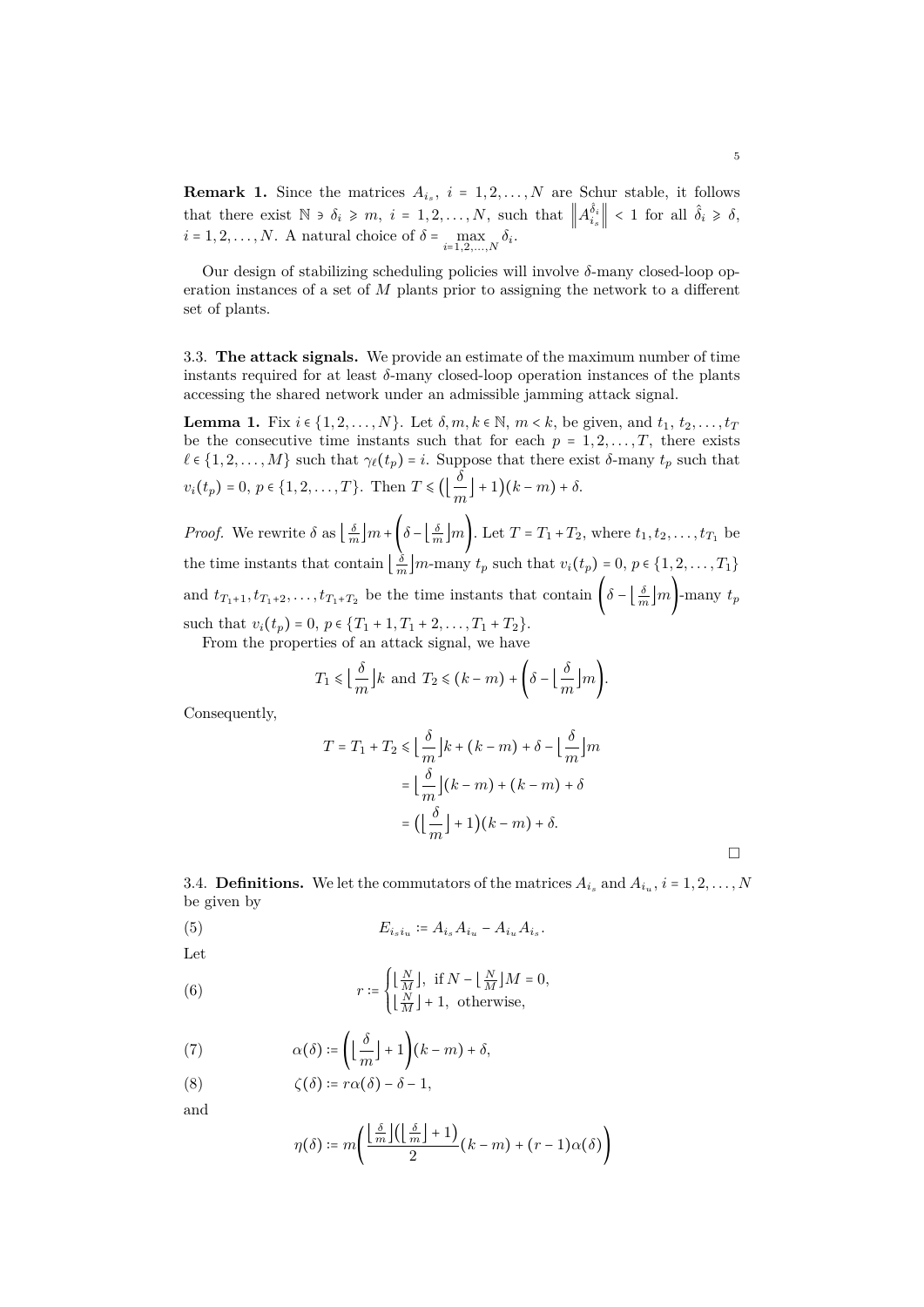(9) 
$$
+ \left( \delta - \left\lfloor \frac{\delta}{m} \right\rfloor m \right) \left( \left( \left\lfloor \frac{\delta}{m} \right\rfloor + 1 \right) (k - m) + (r - 1) \alpha(\delta) \right).
$$

We are now in a position to present our results.

## 4. RESULTS

<span id="page-5-0"></span>We first present an algorithm that constructs scheduling policies. We will then provide sufficient conditions on the matrices  $A_{i_s}$  and  $A_{i_u}$ ,  $i = 1, 2, \ldots, N$ , such that a scheduling policy obtained from our algorithm preserves GES of all plants in [\(1\)](#page-2-3).

<span id="page-5-2"></span>**Algorithm 1** Construction of scheduling policies **Input:** The numbers  $M$ ,  $N$ ,  $k$ ,  $m$  and  $\delta$ **Output:** A scheduling policy *γ* Step I: Create distinct vectors  $v \in \mathcal{S}$  until each element of  $\{1, 2, \ldots, N\}$  appears once. 1: Set  $p = 0$  and  $V = \emptyset$ . 2: **while**  $\{1, 2, \ldots, N\} \setminus V \neq \emptyset$  **do** 3: **if**  $|\{1, 2, ...\}\setminus V| \ge M$  then 4: Set  $p = p + 1$ . 5: Pick *M* elements from  $\{1, 2, \ldots, N\} \setminus V$  to create set  $v_p$ . 6: **else** 7: Set  $p = p + 1$ . 8: Set  $\overline{v}_p = \{1, 2, ..., N\} \subset V$ . 9: Pick  $M - |\overline{v}_p|$  elements from *V* to create  $v'_p$ . 10: Set  $v_p = \overline{v}_p \cup v'_p$ . 11: **end if** 12: Set  $V = V \cup v_p$ . 13: **end while** Step II: Construct a scheduling policy  $\gamma$  from  $v_p$ ,  $p = 1, 2, \ldots, r$  generated in Step I. 14: Set  $b = 0$  and  $\tau_0 = 0$ . 15: **for**  $q = br, br + 1, ..., (b + 1)r - 1$  **do** 16: Set  $\gamma(\tau_q) = v_{q-br+1}$  and  $\tau_{q+1} = \tau_q + \alpha(\delta)$ .

<span id="page-5-1"></span>17: Output  $\tau_q$  and  $\gamma(\tau_q)$ .

$$
18: \textbf{ end for}
$$

19: Set  $b = b + 1$  and go to [15.](#page-5-1)

Algorithm [1](#page-5-2) constructs a scheduling policy  $\gamma$  in two steps: In Step I, distinct vectors of *M* plants,  $v_p$ ,  $p = 1, 2, \ldots, r$  are created until each plant  $i \in \{1, 2, \ldots, N\}$ appears at least once. Clearly, we obtain a total of *r* vectors, where *r* is as defined in [\(6\)](#page-4-0). In Step II, a scheduling policy  $\gamma$  is constructed by employing  $v_p$ ,  $p = 1, 2, \ldots, r$ . Each  $v_p$  is assigned to  $\gamma$  consecutively for  $\alpha(\delta)$  units of time. In view of Lemma [1](#page-4-1) this assignment ensures that the corresponding set of *M* plants operates in closedloop for at least  $\delta$  units of time, where  $\delta$  is as described in Fact [1.](#page-3-3)

The following theorem provides sufficient conditions on the matrices  $A_{i_s}$  and  $A_{i_u}$ ,  $i = 1, 2, \ldots, N$  $i = 1, 2, \ldots, N$  $i = 1, 2, \ldots, N$  under which a scheduling policy obtained from Algorithm 1 preserves GES of each plant *i* in [\(1\)](#page-2-3).

<span id="page-5-4"></span>**Theorem 1.** *Consider an NCS described in [§2.](#page-2-0) Let the numbers M, N, k and m be given, and*  $\lambda_i$ ,  $i = 1, 2, \ldots, N$  *be arbitrary positive numbers satisfying* 

<span id="page-5-3"></span>
$$
(10) \t\t \t\t \t\t \t\rho e^{\lambda_i \delta} < 1.
$$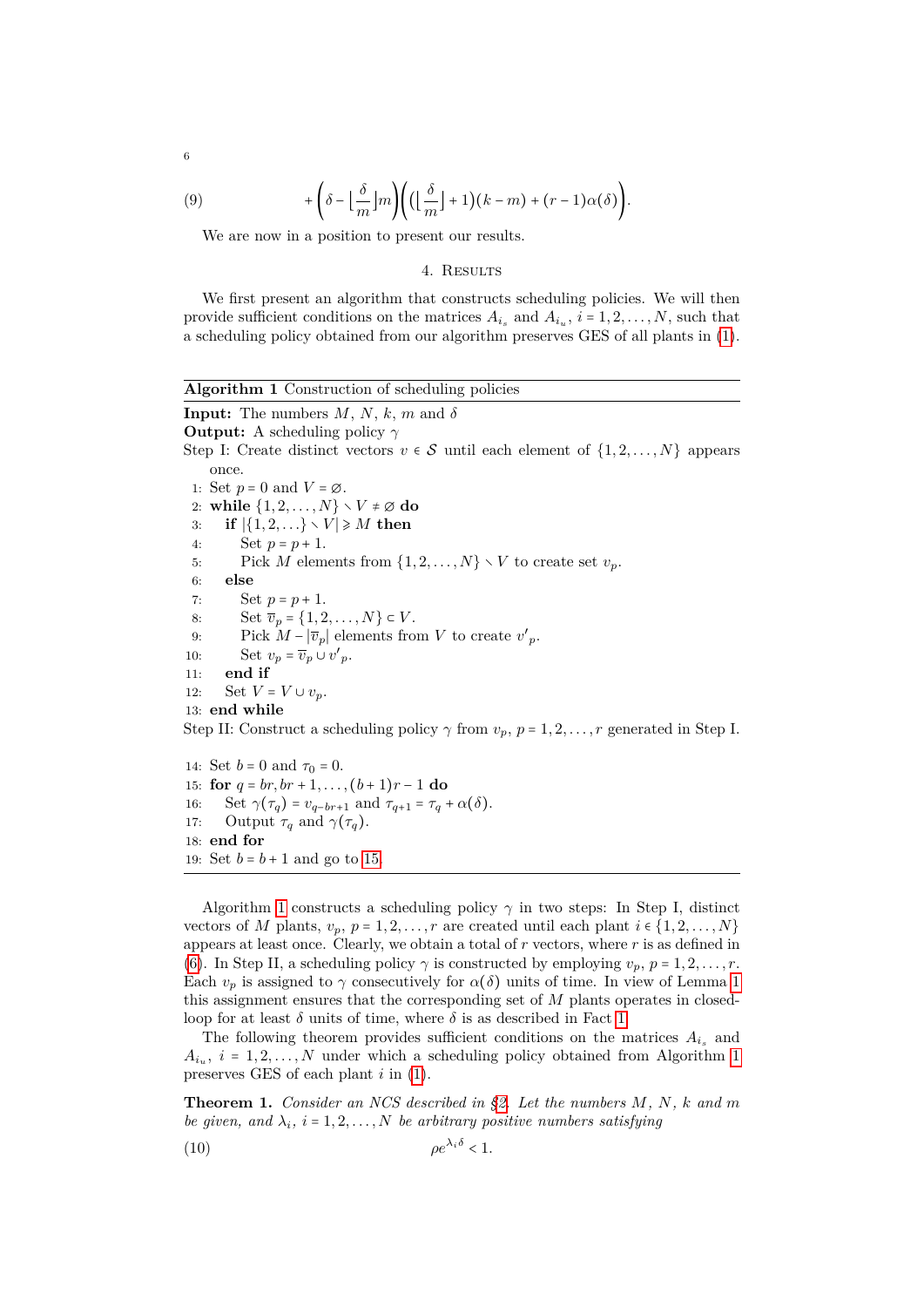*Suppose that there exist scalars*  $\varepsilon_i$ ,  $i = 1, 2, ..., N$  *small enough such that the following set of conditions holds:*

<span id="page-6-3"></span>∥*Eisi<sup>u</sup>* ∥ ⩽ *ε<sup>i</sup>* (11) *,*

$$
and
$$

<span id="page-6-0"></span>(12) 
$$
\rho e^{\lambda_i \delta} + \eta(\delta) \|A_{i_s}\|^{ \delta - 1} \|A_{i_u}\|^{ \zeta(\delta) } \varepsilon_i e^{\lambda_i r \alpha(\delta) } \leq 1.
$$

*Then a scheduling policy γ obtained from Algorithm [1](#page-5-2) preserves GES of each plant i in* [\(1\)](#page-2-3)*.*

*Proof.* Fix a scheduling policy  $\gamma$  obtained from Algorithm [1.](#page-5-2) We will show that if conditions [\(10\)](#page-5-3)-[\(12\)](#page-6-0) hold, then  $\gamma$  preserves GES of each plant *i* in [\(1\)](#page-2-3) under all  $\kappa \in \mathcal{A}(m,k).$ 

Fix  $i \in \{1, 2, \ldots, N\}$ . The solution to [\(3\)](#page-3-4) is given by

 $x_i(t) = A_{\sigma_i(t-1)} \cdots A_{\sigma_i(1)} A_{\sigma_i(0)} x_i(0), t \in \mathbb{N}.$ 

Let  $W_i$  denote the matrix product on the right-hand side of the above equality. We let  $W_i$  denote an initial segment of  $W_i$ . Then condition [\(2\)](#page-3-5) can be writte equivalently as  $[1, §2]$  $[1, §2]$ : for every initial segment  $W_i$  of  $W_i$ , we have

<span id="page-6-1"></span>(13) 
$$
\|\overline{W}_i\| \leq c_i e^{-\lambda_i |W_i|} \text{ for all } \kappa \in \mathcal{A}(m,k).
$$

It, therefore, suffices to show that condition [\(13\)](#page-6-1) is true for  $\gamma$  under all admissible *κ*. We will employ mathematical induction on  $\overline{W}_i$  to establish [\(13\)](#page-6-1).

*A. Induction basis*: Pick *c<sup>i</sup>* large enough so that [\(13\)](#page-6-1) holds for all *W<sup>i</sup>* satisfying  $\overline{W}_i \leq r\alpha(\delta)$ . Since there are only a finite number of such products corresponding to different  $\kappa \in \mathcal{A}(m,k)$ , such a  $c_i$  can always be chosen.

*B. Induction hypothesis*: Let  $\overline{W}_i \geq r\alpha(\delta) + 1$  and assume that [\(13\)](#page-6-1) is proved for all products of length less than  $|W_i|$ .

*C. Induction step:* Let  $W_i = L_i R_i$ , where  $|L_i| = r \alpha(\delta)$ . We observe that  $L_i$ contains at least  $\delta$ -many  $A_{i_s}$ 's. Indeed, by Lemma [1,](#page-4-1) it requires at most  $\alpha(\delta)$  time instants to ensure  $\delta$ -many closed-loop operations of the plant  $i$ , and  $i$  appears in at least one  $v_p, p \in \{1, 2, ..., r\}.$ 

We rewrite  $L_i$  as  $L_i = A_{i_s}^{\delta} L_i^{(1)} + L_i^{(2)}$ , where  $\left| L_i^{(1)} \right| = r\alpha(\delta) - \delta$ , and  $L_i^{(2)}$  contains at most  $\eta(\delta)$  terms of length  $r\alpha(\delta)$  – 1 each containing  $\zeta(\delta)$   $A_{i_u}$ 's,  $\delta$  – 1  $A_{i_s}$ 's and 1  $E_{i_s i_u}$ . Indeed, in the worst case, the following exchanges between the matrices  $A_{i_s}$ and  $A_{i_u}$  are required to arrive at the desired structure of  $L_i$ :

 $o$  *m*-many *A*<sup>*i*</sup><sub>*s*</sub></sub>'s with *k* − *m* + (*r* − 1)*α*(*δ*) *A*<sup>*i*</sup><sub>*u*</sub></sup>'s,

$$
\circ \ \text{m-many } A_{i_s} \text{'s with } 2(k-m) + (r-1)\alpha(\delta) A_{i_u} \text{'s},
$$

○ ⋯,

 $\circ$  *m*-many  $A_{i_s}$ 's with  $\left\lfloor \frac{\delta}{m} \right\rfloor (k-m) + (r-1)\alpha(\delta)$   $A_{i_u}$ 's, and

$$
\circ \left( \delta - \left\lfloor \frac{\delta}{m} \right\rfloor m \right) = \max_{i} A_{i_s} \text{'s with } \left( \left\lfloor \frac{\delta}{m} \right\rfloor + 1 \right) (k - m) + (r - 1) \alpha(\delta) A_{i_u} \text{'s.}
$$

Now, from the sub-multiplicativity and sub-additivity properties of the induced Euclidean norm, we have

<span id="page-6-2"></span>
$$
\|\overline{W}_{i}\| = \|L_{i}R_{i}\| = \left\| \left( A_{i_{s}}^{\delta} L_{i}^{(1)} + L_{i}^{(2)} \right) R_{i} \right\|
$$
  
\n
$$
\leq \left\| A_{i_{s}}^{\delta} \right\| \left\| L_{i}^{(1)} R_{i} \right\| + \left\| L_{i}^{(2)} \right\| \left\| R_{i} \right\|
$$
  
\n
$$
\leq \rho c_{i} e^{-\lambda_{i} (\left| \overline{W}_{i} \right| - \delta)} + \eta(\delta) \left\| A_{i_{s}} \right\|^{ \delta - 1} \left\| A_{i_{u}} \right\|^{ \zeta(\delta)} \times \varepsilon_{i} c_{i} e^{-\lambda_{i} (\left| \overline{W}_{i} \right| - (r - 1) \alpha(\delta))}
$$
  
\n(14) 
$$
= c_{i} e^{-\lambda_{i} \left| \overline{W}_{i} \right|} \left( \rho e^{\lambda_{i} \delta} + \eta(\delta) \left\| A_{i_{s}} \right\|^{ \delta - 1} \left\| A_{i_{u}} \right\|^{ \zeta(\delta)} \times \varepsilon_{i} e^{\lambda_{i} r \alpha(\delta)} \right),
$$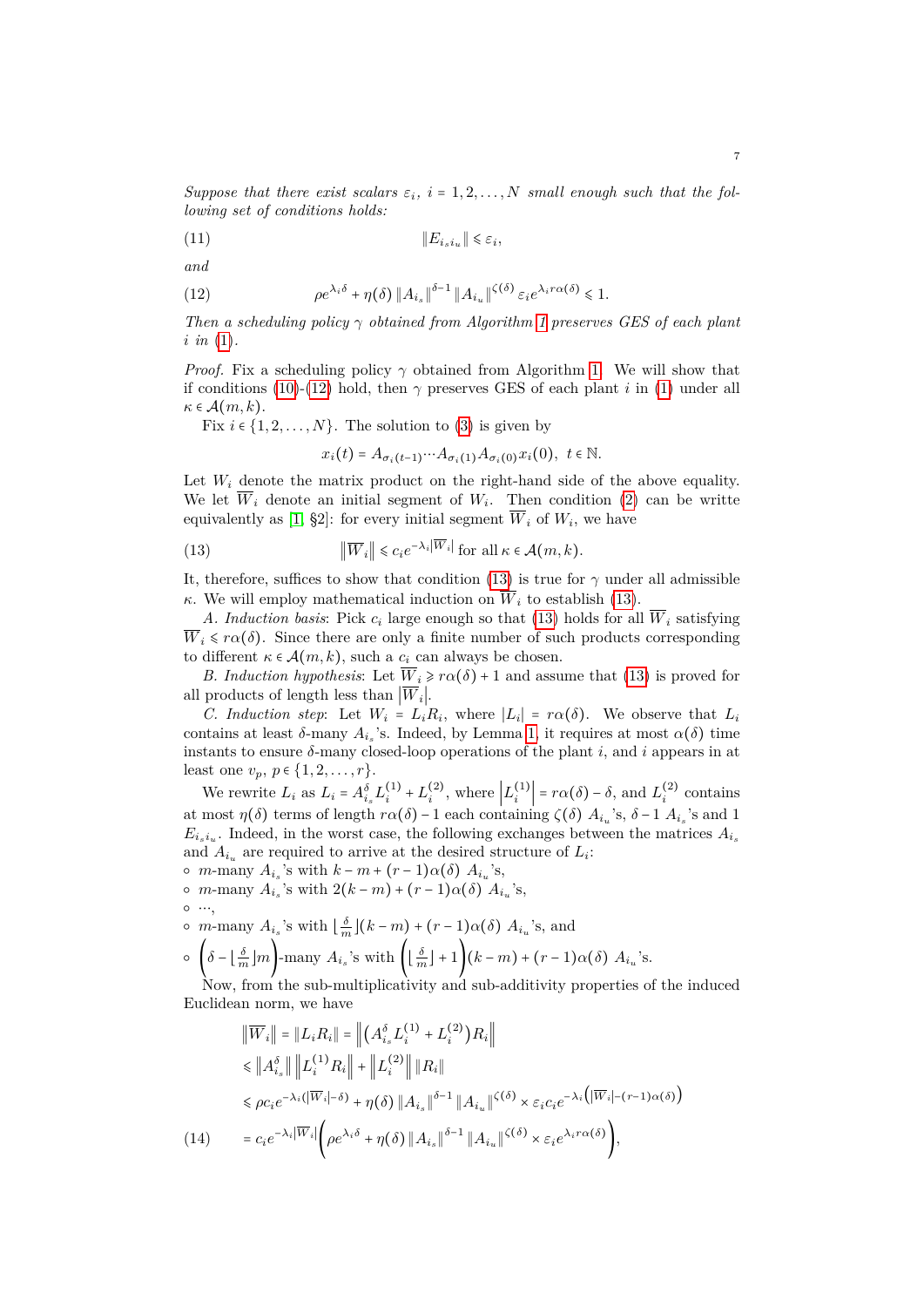where the upper bounds on  $||L_i^{(1)}R_i||$  and  $||R_i||$  are obtained from the relations  $|\overline{W}_i| = |A_{i_s}^{\delta}| + |L_i^{(1)}R_i|$  and  $|\overline{W}_i| = |L_i| + |R_i|$ , respectively. Applying [\(12\)](#page-6-0) to [\(14\)](#page-6-2) leads to [\(13\)](#page-6-1). Consequently, [\(3\)](#page-3-4) is GES under  $\gamma$  for all  $\kappa \in \mathcal{A}(m, k)$ .

Recall that  $i \in \{1, 2, ..., N\}$  was selected arbitrarily. It follows that the assertion of Theorem [1](#page-5-4) holds for all  $i$  in [\(1\)](#page-2-3).

For an NCS consisting of *N* discrete-time linear plants that are open-loop unstable and closed-loop stable and a shared communication network that allows access only to  $M \leq N$ ) plants at every time instant and is vulnerable to a maximum of *m* jamming attacks in every *k* consecutive time instants, Algorithm [1](#page-5-2) constructs a scheduling policy, and Theorem [1](#page-5-4) provides sufficient conditions for such a policy to be stabilizing. Since  $\delta \geq m$  and  $\rho < 1$ , there always exists a positive number  $\lambda_i$  (could be very small) such that [\(10\)](#page-5-3) holds. For a plant *i* to be stable under a scheduling policy  $\gamma$ , we rely on the existence of a small enough scalar  $\varepsilon_i$  such that conditions [\(11\)](#page-6-3)-[\(12\)](#page-6-0) are satisfied. The scalar  $\varepsilon_i$  gives a measure of the "closeness" of the set of matrices  $\{A_{i_s}, A_{i_u}\}$  to a set of matrices  $\{A'_{i_s}, A'_{i_u}\}$  such that  $A'_{i_s}$  and  $A'_{i_u}$ commute. In the simplest case when the matrices  $A_{i_s}$  and  $A_{i_u}$  themselves commute (i.e.,  $\varepsilon_i = 0$ ), condition [\(12\)](#page-6-0) reduces to condition [\(10\)](#page-5-3). Towards proving Theorem [1,](#page-5-4) we utilize the switched system model of the individual plants described in [\(3\)](#page-3-4), and show that a  $\gamma$  obtained from Algorithm [1](#page-5-2) is a concatenation of N stabilizing switching logics. Notice that our stability conditions do not ask for strict commutativity between the open-loop and closed-loop modes,  $A_{i_u}$  and  $A_{i_s}$ , of the plants, but rely on the "closeness" of these matrices to a set  $\{A'_{i_s}, A'_{i_u}\}$  such that  $A'_{i_s}$  and  $A'_{i_u}$  commute,  $i \in \{1, 2, ..., N\}$ . This feature adds an inherent robustness to our stability conditions in the sense that if we are working with approximate models of  $A_{i_s}$  and  $A_{i_u}$ , or the elements of  $A_{i_s}$  and  $A_{i_u}$  are prone to change over time, then GES of plant *i* is preserved under our scheduling policies as long as the Euclidean norm of  $E_{i_s i_u}$  is small enough to satisfy condition [\(12\)](#page-6-0).

**Remark 2.** Switched systems have appeared before in the scheduling literature, see e.g., [\[7,](#page-12-15) [15,](#page-12-16) [13\]](#page-12-6) and the references therein. In particular, the class of average dwell time switching logics is proven to be a useful tool in the design of stabilizing scheduling policies for NCSs with continuous-time plants, see e.g., [\[15\]](#page-12-16). In the discrete-time setting, recently in [\[13\]](#page-12-6) we employed switched systems and graph theory to design stabilizing periodic scheduling policies for NCSs under ideal communication between the plants and their controllers. The design of such policies involves what is called *T*-contractive cycles on the underlying weighted directed graph of an NCS. In contrast, in this paper we accommodate jamming attacks to the shared network in our design of periodic scheduling policies, and rely on commutation relations between the stable and unstable dynamics of each plant to guarantee stability.

**Remark 3.** Matrix commutators (Lie brackets) have been employed in the context of stability of switched systems earlier in the literature, see e.g., [\[19,](#page-12-17) [1,](#page-12-12) [10,](#page-12-18) [11,](#page-12-19) [12\]](#page-12-20). In this paper we employ this tool towards achieving simultaneous stability of *N* switched systems. The "worst case" behaviour of  $\kappa$  (i.e., in every  $k$  consecutive time instants, some or all of the control inputs are deactivated exactly at *m* time instants) and  $\gamma$  (i.e., *i* appears exactly in one  $v_p$ ) impose an upper bound on the number of consecutive time instants with  $\sigma_i(t) = i_u$  between every two instances of  $\sigma_i(t') = \sigma_i(t'') = i_s$ , satisfying  $\sigma_i(\tau) \neq i_s$  for all  $\tau \in [t', t'']$ ,  $i = 1, 2, ..., N$ . For each *i*, we consider two subsystems — one stable and one unstable, and employ the above bound in our design of stabilizing switching logics  $\sigma_i$ ,  $i = 1, 2, \ldots, N$ . The design of stabilizing switching logics with constrained activation of unstable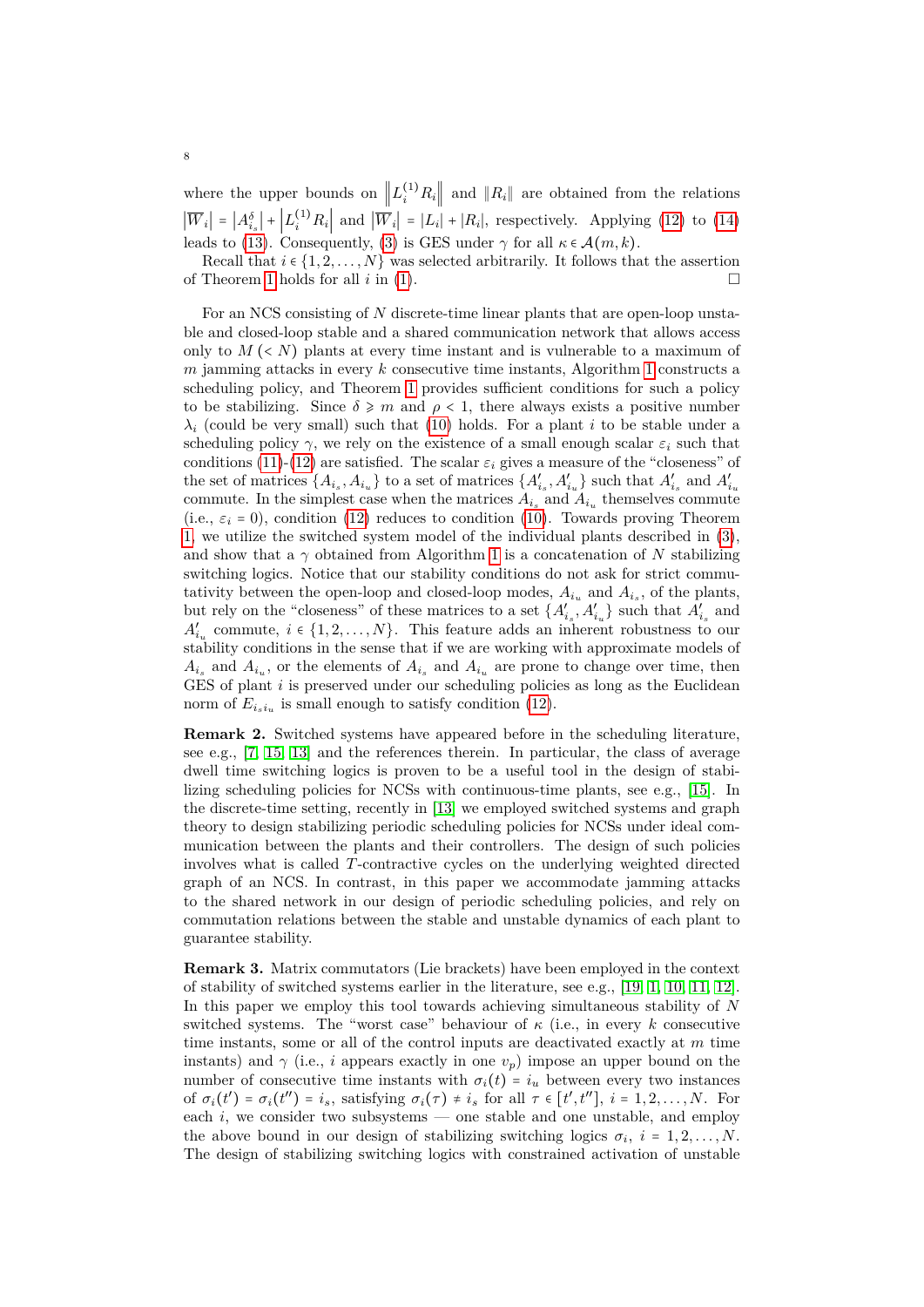subsystems by employing (matrix) commutation relations between the subsystems matrices is addressed earlier in [\[11,](#page-12-19) [12\]](#page-12-20). The stability conditions of [\[11,](#page-12-19) [12\]](#page-12-20) and the current paper are only sufficient, and differ because of the type of counting argument employed in their derivations.

**Remark 4.** Notice that in Step I of Algorithm [1,](#page-5-2) it holds that if  $N - |N/M|M \neq 0$ . then for  $M - (N - [N/M]M)$ -many  $i \in \{1, 2, ..., N\}$  there exist  $a_i, b_i \in \{1, 2, ..., r\}$ such that *i* is an element of both  $v_{a_i}$  and  $v_{b_i}$ . Indeed, by construction, the vectors  $v_1, v_2, \ldots, v_{\vert N/M \vert}$  are assigned  $\vert N/M \vert M$ -many distinct elements, and the vector *v* $|N/M|+1$  is assigned the remaining  $N - \frac{N}{M}$  M-many elements and

 $M - (N - N/M)$ *M*)-many elements from the ones that appeared in  $v_p$ ,  $p = 1, 2, \ldots$  $|N/M|$ . There is, therefore, an element of "choice" associated to the selection of the above  $M - (N - |N/M|M)$ -many elements. In this paper we are concerned with stability of each plant *i* in [\(1\)](#page-2-3), and consequently, any valid selection serves our purpose. However, in general, the selection of  $M - (N - |N/M|M)$ -many elements from the ones that appeared in  $v_p$ ,  $p = 1, 2, \ldots, \lfloor N/M \rfloor$  can be governed by the type of qualitative or quantitative property of each plant that one wishes to be preserved by  $\gamma$ . For instance, if a plant *j* is more unstable than the other plants  $\{1, 2, \ldots, N\} \setminus \{j\}$ , then one may want to include *j* in the  $M - (N - |N/M|M)$ many elements described above to ensure more stable operations of the plant *j*.

## 5. Numerical experiments

<span id="page-8-0"></span>**Example 1.** Let  $N = 5$ . We generate the matrices  $A_i \in \mathbb{R}^{2 \times 2}$ ,  $B_i \in \mathbb{R}^{2 \times 1}$  and  $K_i \in \mathbb{R}^{\bar{1} \times 2}$ ,  $i = 1, 2, 3, 4, 5$  as follows:

 $\circ$  The elements of  $A_i$  are selected from the interval [−2, 2] uniformly at random.

 $\circ$  Elements of  $B_i$  are selected by picking values from the set  $\{0, 1\}.$ 

 $\circ$  It is ensured that the pair  $(A_i, B_i)$  is controllable, and  $K_i$  is the discrete-time quadratic regulator for  $(A_i, B_i)$  with  $Q_i = Q = 5I_{2\times 2}$  and  $R_i = R = 1$ .

The corresponding numerical values are given in Table [1.](#page-8-1) Let  $M = 2$ ,  $k = 2$  and *m* = 1. We have  $||A_{1_s}||$  = 0.1565,  $||A_{1_u}||$  = 1.0834,  $||E_{1_s1_u}||$  = 0.0071,  $||A_{2_s}||$  = 0.1673,

<span id="page-8-1"></span>

| $\dot{i}$      | $A_i$                                            | $B_i$                            | $K_i$       |            | $ \lambda(A_i) $ | $ \lambda(A_i+B_iK_i) $ |
|----------------|--------------------------------------------------|----------------------------------|-------------|------------|------------------|-------------------------|
| $\mathbf{1}$   | $-0.0076$<br>$-0.1340$<br>$-1.0821$<br>$-0.0503$ | $\left(0\right)$<br>$\mathbf{1}$ | (0.0441)    | 0.9277)    | 0.1336, 1.0825   | 0.1319, 0.1565          |
| $\overline{2}$ | $-0.0107$<br>0.0052<br>1.0993<br>0.4219          | $\left[0\right]$                 | $(-0.3613)$ | $-0.9434)$ | 0.0127, 1.1013   | 0.0126, 0.1578          |
| 3              | 0.6505<br>0.4401<br>0.4197<br>0.6510             |                                  | $(-0.5968)$ | $-0.3945)$ | 1.0827, 0.0125   | 0.0912, 0.0123          |
| $\overline{4}$ | $-1.3188$<br>$-0.1959$<br>0.0008<br>$-0.0244$    | 1<br>$\overline{0}$              | (1.1431)    | 0.1705)    | 1.3187, 0.0245   | 0.1756, 0.0245          |
| $\overline{5}$ | $-1.0079$<br>$-0.0455$<br>0.0266<br>0.6821       | $\mathbf{1}$<br>$\Omega$         | (0.8605)    | 0.0201)    | 1.0072, 0.6814   | 0.1466, 0.6813          |

Table 1. Description of individual plants in the NCS

 $||A_{2_u}|| = 1.1775, ||E_{2_s2_u}|| = 0.0053, ||A_{3_s}|| = 0.0916, ||A_{3_u}|| = 1.1030, ||E_{3_s3_u}|| = 0.0102,$  $||A_4|$  = 0.1775,  $||A_4|$  = 1.3333,  $||E_{4_s4_u}||$  = 0.0032,  $||A_{5_s}||$  = 0.6834,  $||A_{5_u}||$  = 1.0119,  $||E_{5,5}$ <sub>*u*</sub> $|| = 0.0209$ . Also, *r* = 3, *δ* = 1, *α*(*δ*) = 3,  $\zeta$ (*δ*) = 7, and *η*(*δ*) = 7. We pick *ρ* = 0.7 and  $λ<sub>i</sub>$  = 0.0001, *i* = 1, 2, 3, 4, 5, which leads to

$$
\rho e^{\lambda_i \delta} = 0.0370, \ i = 1, 2, 3, 4, 5.
$$

Let  $\varepsilon_1 = 0.008$ ,  $\varepsilon_2 = 0.006$ ,  $\varepsilon_3 = 0.02$ ,  $\varepsilon_4 = 0.004$ ,  $\varepsilon_5 = 0.03$ .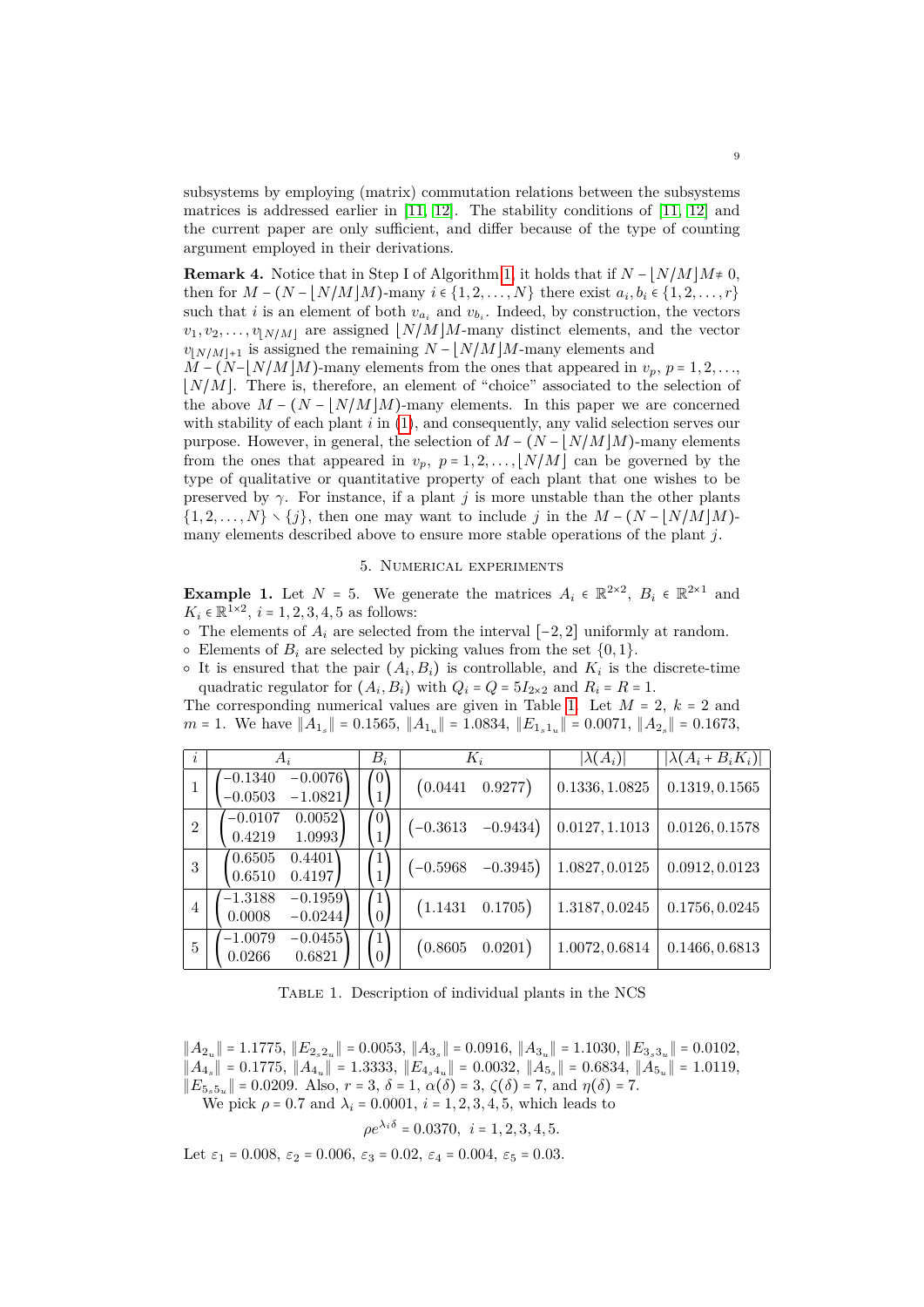<span id="page-9-0"></span>

FIGURE 1. Plot of  $(\Vert x_1(t)\Vert)_{t\in\mathbb{N}_0}$ 



FIGURE 2. Plot of  $(\Vert x_2(t)\Vert)_{t\in\mathbb{N}_0}$ 

From the above set of numerical values, we obtain

$$
\rho e^{\lambda_1 \delta} + \eta(\delta) \|A_{1_s}\|^{\delta - 1} \|A_{1_u}\|^{(\delta)} \varepsilon_1 e^{\lambda_1 r \alpha(\delta)} = 0.7981,
$$
  
\n
$$
\rho e^{\lambda_2 \delta} + \eta(\delta) \|A_{2_s}\|^{ \delta - 1} \|A_{2_u}\|^{(\delta)} \varepsilon_2 e^{\lambda_2 r \alpha(\delta)} = 0.8318,
$$
  
\n
$$
\rho e^{\lambda_3 \delta} + \eta(\delta) \|A_{3_s}\|^{ \delta - 1} \|A_{3_u}\|^{(\delta)} \varepsilon_3 e^{\lambda_3 r \alpha(\delta)} = 0.9781,
$$
  
\n
$$
\rho e^{\lambda_4 \delta} + \eta(\delta) \|A_{4_s}\|^{ \delta - 1} \|A_{4_u}\|^{(\delta)} \varepsilon_4 e^{\lambda_4 r \alpha(\delta)} = 0.9098,
$$
  
\n
$$
\rho e^{\lambda_5 \delta} + \eta(\delta) \|A_{5_s}\|^{ \delta - 1} \|A_{5_u}\|^{(\delta)} \varepsilon_5 e^{\lambda_5 r \alpha(\delta)} = 0.9282.
$$

Consequently, conditions [\(10\)](#page-5-3)-[\(12\)](#page-6-0) hold, and the assertion of Theorem [1](#page-5-4) follows. We now employ Algorithm [1](#page-5-2) to design scheduling policies for the NCS under consideration.

Step I: We obtain  $v_1 = \{1,3\}$ ,  $v_2 = \{2,5\}$  and  $v_3 = \{1,4\}$ .

Step II: A scheduling policy  $\gamma$  is designed with the above choice of  $v_p$ ,  $p = 1, 2, 3$ . Then 10 different attack signals  $\kappa \in \mathcal{A}(m,k)$  are generated randomly. Corresponding to each  $\kappa$  above, we plot  $(\Vert x_i(t) \Vert)_{t \in \mathbb{N}_0}$  for 10 different initial conditions  $x_i(0)$ chosen uniformly at random from the interval  $[-1,1]^2$ ,  $i = 1, 2, \ldots, N$ . The plots are illustrated in Figures [1-](#page-9-0)[5.](#page-10-0)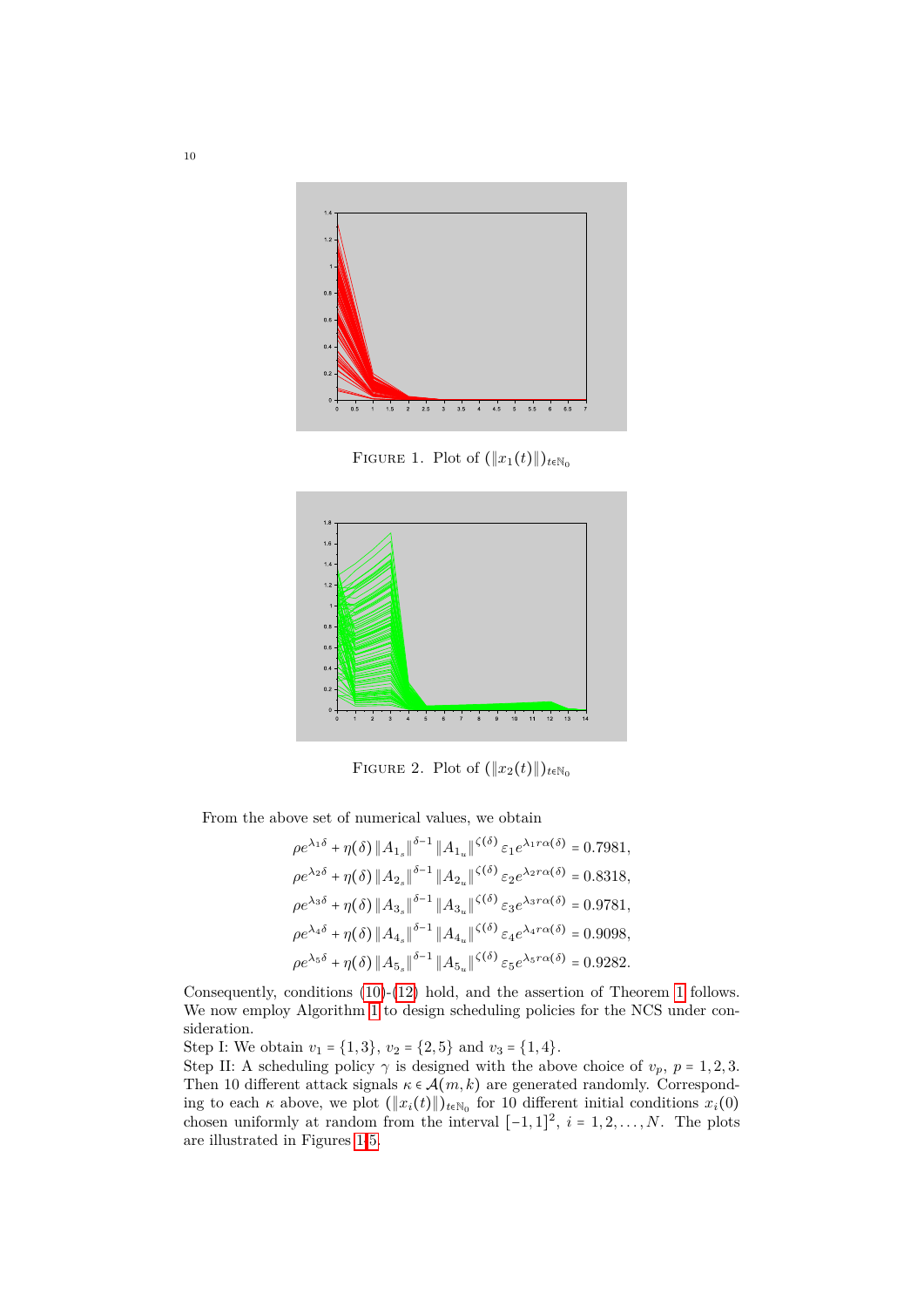

FIGURE 3. Plot of  $(\Vert x_3(t)\Vert)_{t \in \mathbb{N}_0}$ 



FIGURE 4. Plot of  $(\Vert x_4(t)\Vert)_{t \in \mathbb{N}_0}$ 

<span id="page-10-0"></span>

FIGURE 5. Plot of  $(\Vert x_5(t)\Vert)_{t \in \mathbb{N}_0}$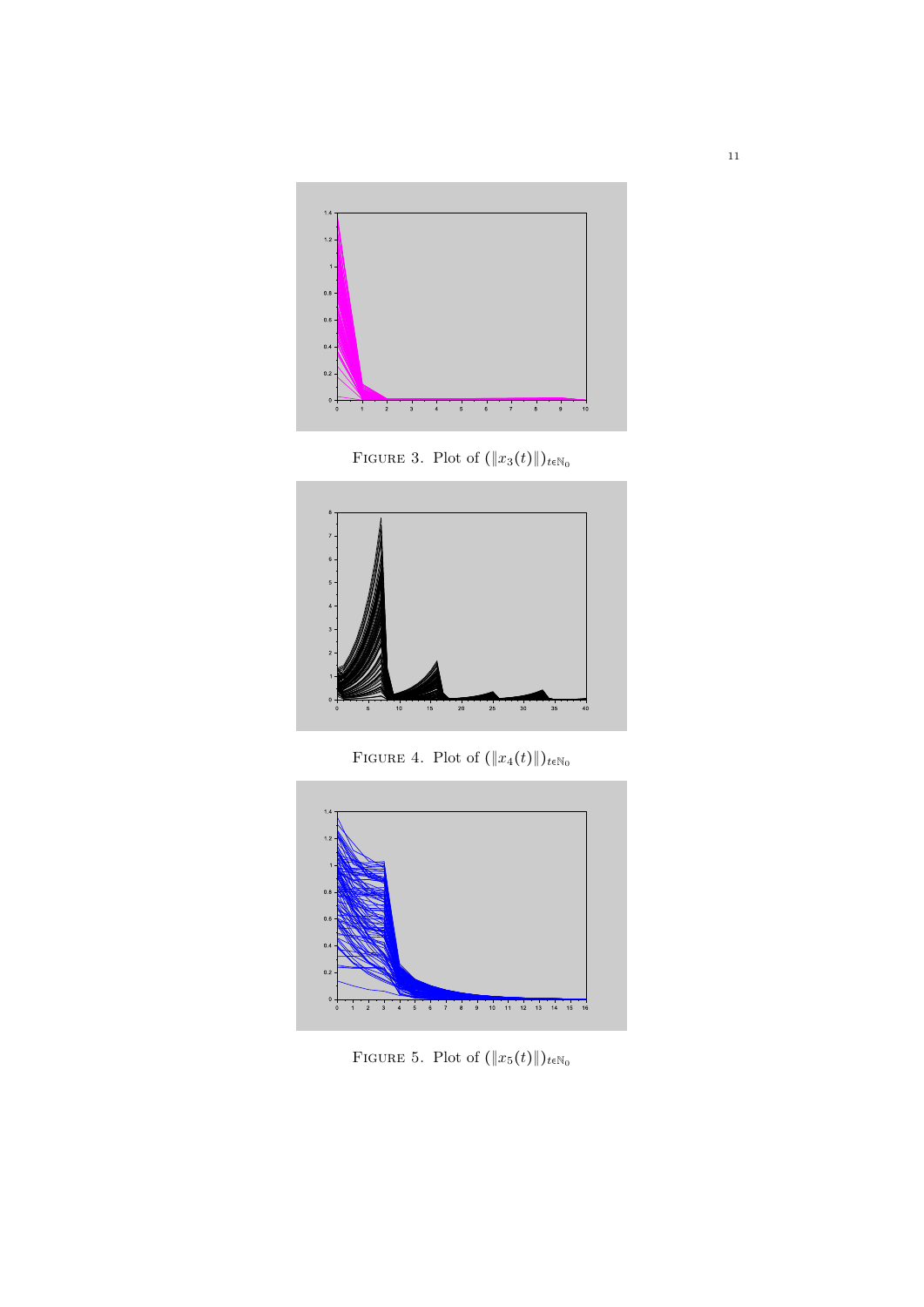<span id="page-11-1"></span>

<span id="page-11-2"></span>FIGURE 6. Plot of maximum values of  $\varepsilon_i$  for the satisfaction of [\(12\)](#page-6-0)



FIGURE 7. Plot of maximum values of  $\varepsilon_i$  for the satisfaction of [\(12\)](#page-6-0)

**Example 2.** We now perform a set of experiments to demonstrate the scalability of our stability conditions. Notice that if the matrices  $A_{i_s}$  and  $A_{i_u}$  commute (i.e.,  $\varepsilon_i = 0$ ,  $i \in \{1, 2, ..., N\}$ , then condition [\(12\)](#page-6-0) holds trivially. We are, however, interested in the non-commuting case, i.e., estimates of upper bounds on the scalar  $\varepsilon_i, i \in \{1, 2, \ldots, N\}$  for large-scale settings. We study the following two cases:

- I. We fix  $||A_{i_s}|| = 0.9$ ,  $||A_{i_u}|| = 1.1$ , *ρ* = 0.9, *λ*<sub>*i*</sub> = 0.00001, *k* = 3, *m* = 2, and vary *δ* and *r* to compute maximum values of  $\varepsilon$ *i* under which condition [\(12\)](#page-6-0) holds. The corresponding plot is given in Figure [6.](#page-11-1)
- II. We fix  $r = 2$ ,  $k = 5$ ,  $||A_{i_s}|| = 0.9$ ,  $||A_{i_u}|| = 1.1$ ,  $\rho = 0.9$ ,  $\lambda_i = 0.00001$ , and vary  $\delta$ and  $m (m \lt k)$  to compute maximum values of  $\varepsilon_i$  for the satisfaction of [\(12\)](#page-6-0). The corresponding plot is given in Figure [7.](#page-11-2)

Not surprisingly, it is observed that the size of the set of non-commuting pairs of  $A_{i_s}$  and  $A_{i_u}$  that Algorithm [1](#page-5-2) caters to, shrinks with an increase in *r* (i.e., with how large *N* − *M* is), and the attack signal parameters, *k* and *m*.

## 6. Conclusion

<span id="page-11-0"></span>In this paper we designed stabilizing scheduling policies for NCSs whose communication networks have limited bandwidth and are vulnerable to jamming attacks.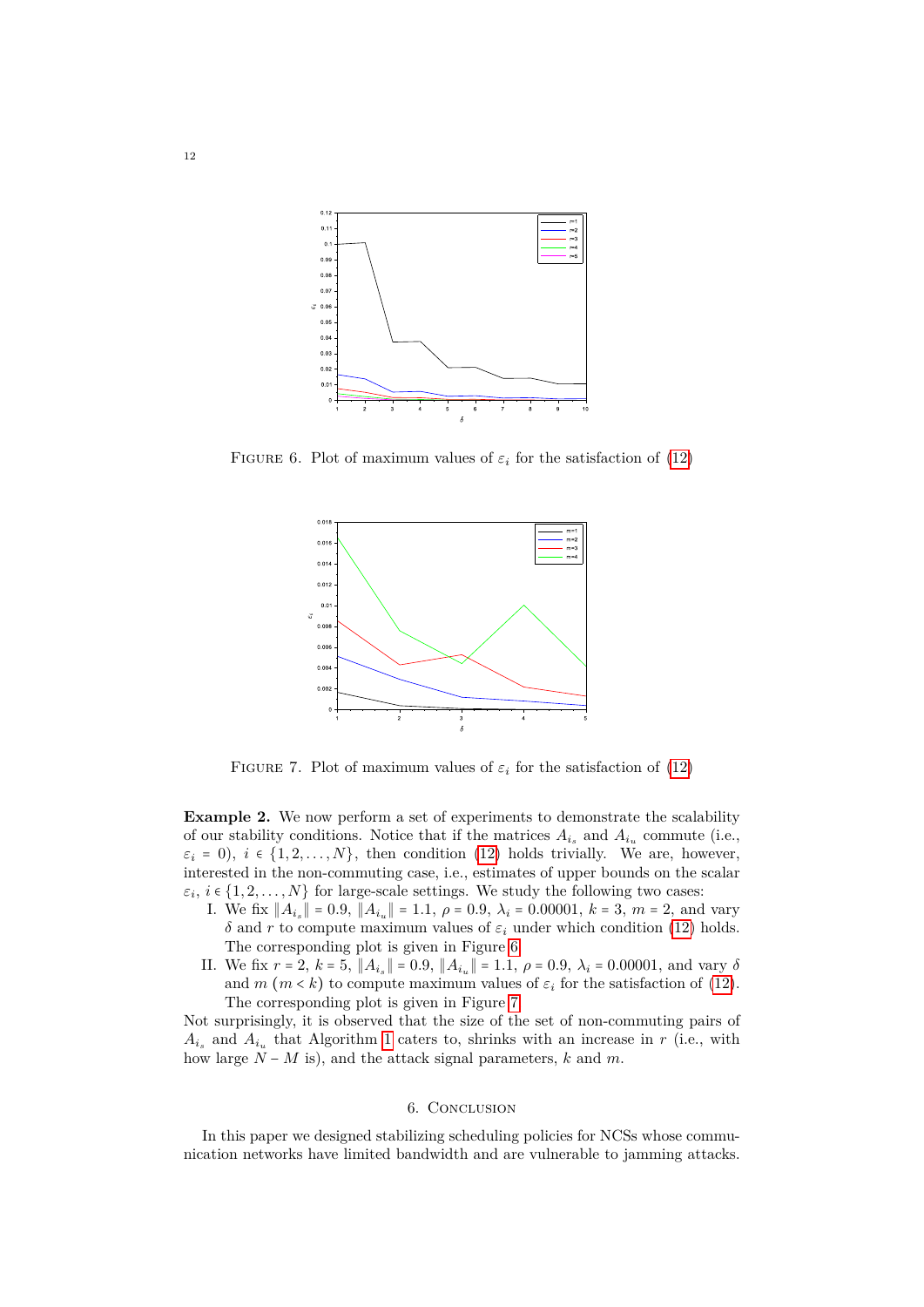A next natural question is regarding the controller design: given the pairs of matrices  $(A_i, B_i)$ ,  $i = 1, 2, ..., N$ , and the numbers  $M$ ,  $m$  and  $k$ , how do we choose  $K_i$ ,  $i = 1, 2, \ldots, N$ , such that each plant *i* in [\(1\)](#page-2-3) satisfies conditions [\(11\)](#page-6-3)-[\(12\)](#page-6-0)? This problem is currently under investigation and the findings will be reported elsewhere.

#### **REFERENCES**

- <span id="page-12-12"></span>[1] A. A. Agrachev, Y. Baryshnikov, and D. Liberzon, *On robust Lie-algebraic stability conditions for switched linear systems*, Systems Control Lett., 61 (2012), pp. 347–353.
- <span id="page-12-2"></span>[2] S. AL-AREQI, D. GÖRGES, AND S. LIU, *Event-based control and scheduling codesign: stochastic and robust approaches*, IEEE Transactions on Automatic Control, 60 (2015), pp. 1291– 1303.
- <span id="page-12-4"></span>[3] B. Demirel, A. Ramaswamy, D. E. Quevedo, and H. Karl, *DeepCAS: a deep reinforcement learning algorithm for control-aware scheduling*, IEEE Control Systems Letters, 2 (2018), pp. 737–742.
- <span id="page-12-9"></span>[4] K. Ding, X. Ren, D. E. Quevedo, S. Dey, and L. Shi, *DoS attacks on remote state estimation with asymmetric information*, IEEE Trans. Control Netw. Syst., 6 (2019), pp. 653– 666.
- <span id="page-12-10"></span>[5] V. S. Dolk, P. Tesi, C. De Persis, and W. P. M. H. Heemels, *Event-triggered control systems under denial-of-service attacks*, IEEE Trans. Control Netw. Syst., 4 (2017), pp. 93– 105.
- <span id="page-12-11"></span>[6] Z. Guo, D. Shi, K. H. Johansson, and L. Shi, *Worst-case innovation-based integrity attacks with side information on remote state estimation*, IEEE Trans. Control Netw. Syst., 6 (2019), pp. 48–59.
- <span id="page-12-15"></span>[7] D. Hristu-Varsakelis, *Feedback control systems as users of a shared network: Communication sequences that guarantee stability*. Proceedings of the 40th IEEE Conference on Decision and Control, 2001, Orlando, Florida, USA, pp. 3631-3636.
- <span id="page-12-0"></span>[8] D. Hristu-Varsakelis, *Short-period communication and the role of zero-order holding in networked control systems*, IEEE Trans. Automat. Control, 53 (2008), pp. 1285–1290.
- <span id="page-12-13"></span>[9] R. M. Jungers, A. Kundu, and W. P. M. H. Heemels, *Observability and controllability analysis of linear systems subject to data losses*, IEEE Trans. Automat. Control, 63 (2018), pp. 3361–3376.
- <span id="page-12-18"></span>[10] A. KUNDU, *A new condition for stability of switched linear systems under restricted minimum dwell time switching*. Systems and Control Letters, To appear, arxiv preprint: 1903.09440.
- <span id="page-12-19"></span>[11] , *On the design of stabilizing cycles for switched linear systems*. IEEE Control Systems Letters, vol. 4, no. 2, 2020, pp. 385-390.
- <span id="page-12-20"></span>[12] A. KUNDU AND D. CHATTERJEE, *Robust matrix commutator conditions for stability of switched linear systems under restricted switching*. arxiv preprint: 1903.10249.
- <span id="page-12-6"></span>[13] A. KUNDU AND D. E. QUEVEDO, *Stabilizing scheduling policies for networked control systems*. IEEE Transactions on Control of Network Systems, Early access, available online: https://ieeexplore.ieee.org/document/8700313.
- <span id="page-12-14"></span>[14] D. Liberzon, *Switching in systems and control*, Systems & Control: Foundations & Applications, Birkhäuser Boston Inc., Boston, MA, 2003.
- <span id="page-12-16"></span>[15] H. Lin, G. Zhai, L. Fang, and P. J. Antsaklis, *Stability and H-inf performance preserving scheduling policy for networked control systems*. Proc. of the 16th IFAC World Congress, 2005, Prague, Czech Republic.
- <span id="page-12-3"></span>[16] M. LJEŠNJANIN, D. E. QUEVEDO, AND D. NEŠIĆ, *Packetized MPC with dynamic scheduling constraints and bounded packet dropouts*, Automatica J. IFAC, 50 (2014), pp. 784–797.
- <span id="page-12-8"></span>[17] Y. Ma, J. Guo, Y. Wang, A. Chakrabarty, H. Ahn, P. Orlik, and C. Lu, *Optimal dynamic scheduling of wireless networked control systems*. Proceedings of the 10th ACM/IEEE International Conference on Cyber-Physical Systems, 2019, Montreal, Canada, pp. 77-86.
- <span id="page-12-5"></span>[18] L. Miao, J. Mao, and C. G. Cassandras, *Optimal energy-efficient downlink transmission scheduling for real-time wireless networks*, IEEE Trans. Control Netw. Syst., 4 (2017), pp. 692–706.
- <span id="page-12-17"></span>[19] K. S. Narendra and J. Balakrishnan, *A common lyapunov function for stable LTI systems with commuting A-matrices*, IEEE Trans. Automat. Control, 39 (1994), pp. 2469–2471.
- <span id="page-12-7"></span>[20] E. G. W. Peters, D. E. Quevedo, and M. Fu, *Controller and scheduler codesign for feedback control over IEEE 802.15.4 networks*, IEEE Transactions on Control Systems Technology, 24 (2016), pp. 2016–2030.
- <span id="page-12-1"></span>[21] H. Rehbinder and M. Sanfridson, *Scheduling of a limited communication channel for optimal control*, Automatica, 40 (2004), pp. 491âĂŞ–500.